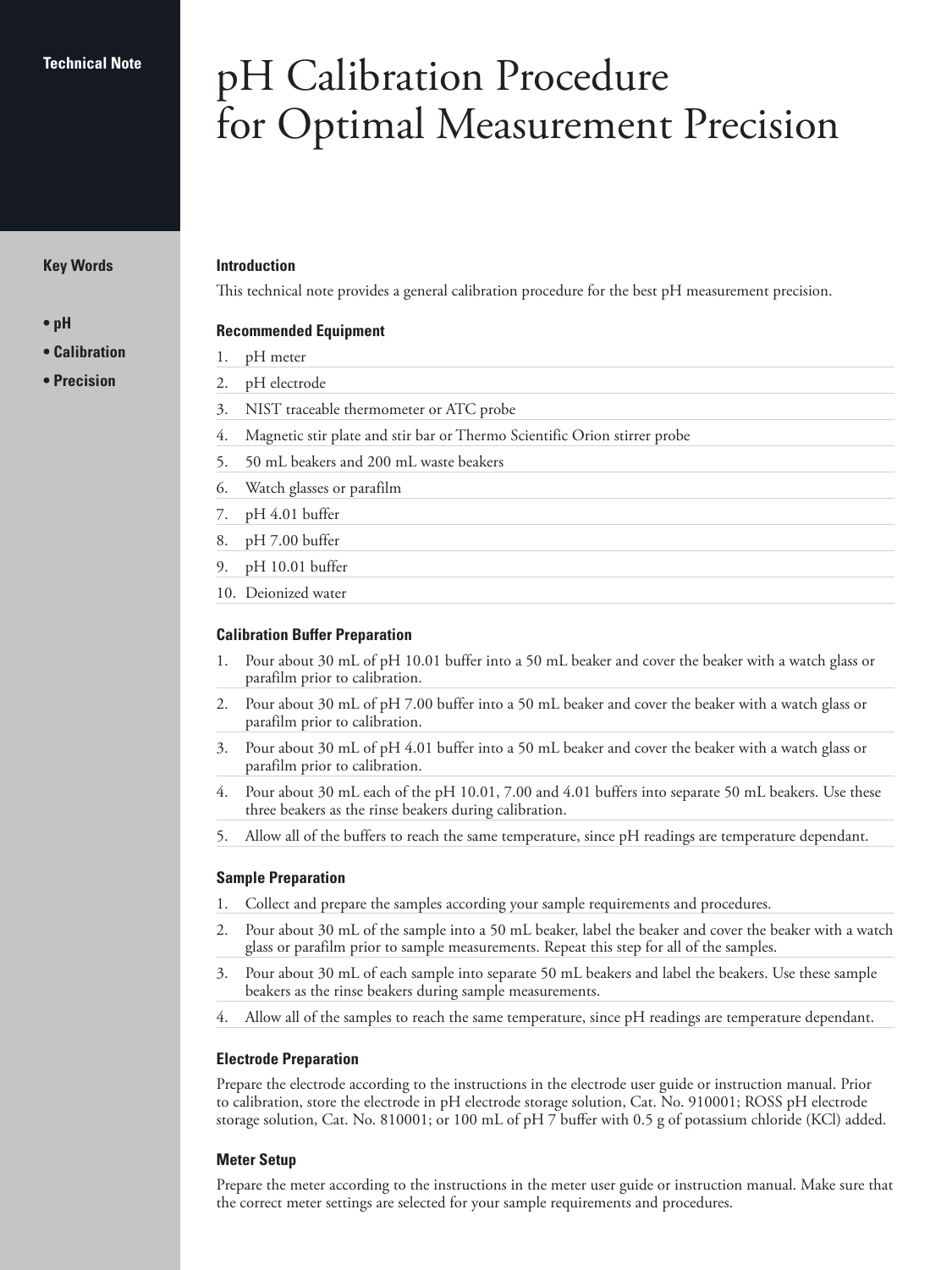#### **Calibration**

- 1. Allow all of the buffers to reach the same temperature, since pH readings are temperature dependant. If the buffers are not at 25 °C, temperature compensation is recommended. Measure the temperature of the buffers using a NIST traceable thermometer and manually enter the temperature into the meter or use an ATC probe to automatically transmit the temperature of the buffers to the meter.
- 2. Prepare the pH 10.01 buffer, pH 7.00 buffer and pH 4.01 buffer as described in the Calibration Buffer Preparation section and uncover the calibration beakers.
- 3. Rinse the pH electrode first with deionized water and then in the pH 10.01 buffer rinse beaker. Make sure to rinse the electrode with deionized water over a waste beaker to prevent contamination of the buffers. The electrode should never be rinsed in the same buffer beaker that will be used for calibration.
- 4. Place the electrode into the pH 10.01 buffer calibration beaker, so the electrode tip and junction are fully immersed in the buffer, and stir the buffer at a moderate, uniform rate.
- 5. Start the calibration on the meter.
- 6. Wait for a stable reading in the pH 10.01 buffer, at least 1 to 2 minutes. If the temperature of the buffer was entered manually or an ATC probe is in use, the meter should automatically recognize the buffer and display its temperature-corrected pH value. If the meter does not automatically recognize the buffer, enter the value of the pH buffer at its measured temperature using **Table 1** on the right.
- 7. Once the correct buffer value is entered, prompt the meter to proceed to the next calibration point.
- 8. Rinse the pH electrode first with deionized water and then in the pH 7.00 buffer rinse beaker. Make sure to rinse the electrode with deionized water over a waste beaker to prevent contamination of the buffers. The electrode should never be rinsed in the same buffer beaker that will be used for calibration.
- 9. Place the electrode into the pH 7.00 buffer calibration beaker, so the electrode tip and junction are fully immersed in the buffer, and stir the buffer at a moderate, uniform rate.
- 10. Wait for a stable reading in the pH 7.00 buffer, at least 1 to 2 minutes. If the temperature of the buffer was entered manually or an ATC probe is in use, the meter should automatically recognize the buffer and display its temperature-corrected pH value. If the meter does not automatically recognize the buffer, enter the value of the pH buffer at its measured temperature using **Table 1** on the right.
- 11. Once the correct buffer value is entered, prompt the meter to proceed to the next calibration point.
- 12. Rinse the pH electrode first with deionized water and then in the pH 4.01 buffer rinse beaker. Make sure to rinse the electrode with deionized water over a waste beaker to prevent contamination of the buffers. The electrode should never be rinsed in the same buffer beaker that will be used for calibration.
- 13. Place the electrode into the pH 4.01 buffer calibration beaker, so the electrode tip and junction are fully immersed in the buffer, and stir the buffer at a moderate, uniform rate.
- 14. Wait for a stable reading in the pH 4.01 buffer, at least 1 to 2 minutes. If the temperature of the buffer was entered manually or an ATC probe is in use, the meter should automatically recognize the buffer and display its temperature-corrected pH value. If the meter does not automatically recognize the buffer, enter the value of the pH buffer at its measured temperature using **Table 1** on the right.
- 15. Once the correct buffer value is entered, prompt the meter to save and end the calibration.
- 16. Rinse the pH electrode with deionized water and store the electrode in pH electrode storage solution. Cover the calibration beakers with a watch glass or parafilm.

## **Calibration Verification**

- 1. Use the same buffers that were used for calibration or prepare fresh buffers as described in the Calibration Buffer Preparation section. Uncover the calibration verification beakers.
- 2. Rinse the pH electrode first with deionized water and then in the pH 10.01 buffer rinse beaker. Make sure to rinse the electrode with deionized water over a waste beaker to prevent contamination of the buffers. The electrode should never be rinsed in the same buffer beaker that will be used for calibration verification.
- Place the electrode into the pH 10.01 buffer calibration verification beaker, so the electrode tip and junction are fully immersed in the buffer, and stir the buffer at a moderate, uniform rate.
- 4. Start the measurement on the meter.
- 5. Wait for a stable reading, at least 1 to 2 minutes, and then record the pH and temperature of the buffer.
- 6. Repeat steps 2 through 5 for the pH 7.00 buffer and then the pH 4.01 buffer.
- 7. Compare the recorded pH and temperature values of the buffers to those listed in **Table 1** on the right.
- 8. Rinse the pH electrode with deionized water and store the electrode in pH electrode storage solution until the samples are ready for measurement.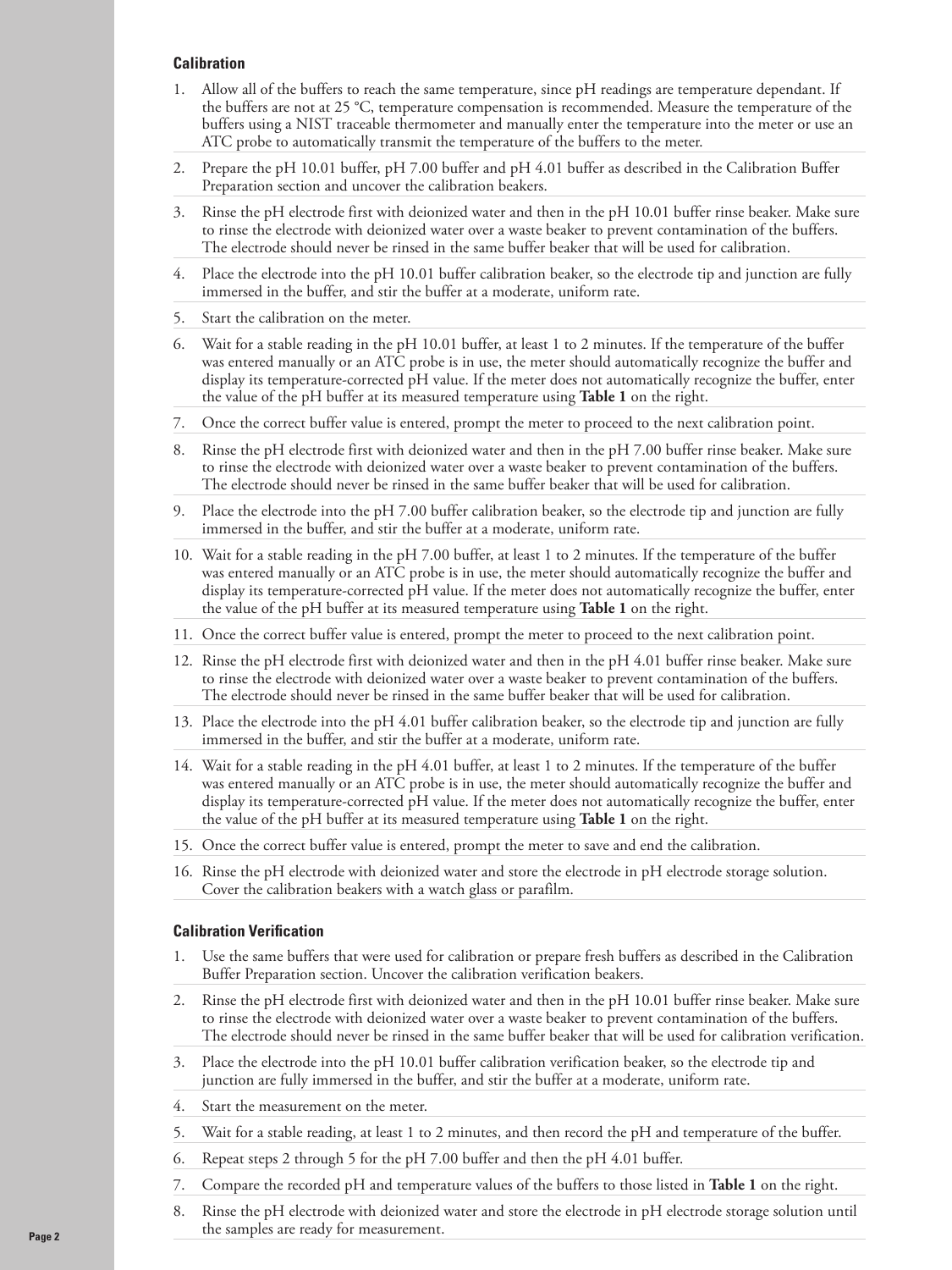# **Table 1 – pH Buffer Values at Various Temperatures**

| Temp.<br>(°C)  | pH 10.01<br><b>Buffer</b> | pH 7.00<br><b>Buffer</b> | pH 4.01<br><b>Buffer</b> | Temp.<br>(°C) | pH 10.01<br><b>Buffer</b> | pH 7.00<br><b>Buffer</b> | pH 4.<br><b>Buffe</b> |
|----------------|---------------------------|--------------------------|--------------------------|---------------|---------------------------|--------------------------|-----------------------|
| 0              | 10.320                    | 7.111                    | 4.000                    | 51            | 9.827                     | 6.964                    | 4.059                 |
| 1              | 10.305                    | 7.105                    | 4.000                    | 52            | 9.823                     | 6.964                    | 4.062                 |
| $\overline{2}$ | 10.291                    | 7.099                    | 3.999                    | 53            | 9.818                     | 6.965                    | 4.065                 |
| 3              | 10.277                    | 7.093                    | 3.999                    | 54            | 9.814                     | 6.966                    | 4.068                 |
| 4              | 10.262                    | 7.088                    | 3.999                    | 55            | 9.811                     | 6.966                    | 4.071                 |
| $\mathbf 5$    | 10.249                    | 7.082                    | 3.999                    | 56            | 9.807                     | 6.967                    | 4.074                 |
| 6              | 10.235                    | 7.077                    | 3.999                    | 57            | 9.804                     | 6.968                    | 4.077                 |
| $\overline{7}$ | 10.221                    | 7.071                    | 3.999                    | 58            | 9.800                     | 6.970                    | 4.080                 |
| 8              | 10.208                    | 7.066                    | 3.999                    | 59            | 9.797                     | 6.971                    | 4.083                 |
| 9              | 10.195                    | 7.061                    | 3.999                    | 60            | 9.794                     | 6.973                    | 4.086                 |
| 10             | 10.182                    | 7.056                    | 3.999                    | 61            | 9.792                     | 6.974                    | 4.089                 |
| 11             | 10.169                    | 7.051                    | 4.000                    | 62            | 9.789                     | 6.976                    | 4.093                 |
| 12             | 10.157                    | 7.046                    | 4.000                    | 63            | 9.787                     | 6.978                    | 4.096                 |
| 13             | 10.145                    | 7.042                    | 4.000                    | 64            | 9.785                     | 6.980                    | 4.100                 |
| 14             | 10.133                    | 7.037                    | 4.001                    | 65            | 9.783                     | 6.982                    | 4.103                 |
| 15             | 10.121                    | 7.033                    | 4.001                    | 66            | 9.782                     | 6.984                    | 4.107                 |
| 16             | 10.109                    | 7.029                    | 4.002                    | 67            | 9.780                     | 6.987                    | 4.110                 |
| 17             | 10.098                    | 7.025                    | 4.002                    | 68            | 9.779                     | 6.989                    | 4.114                 |
| 18             | 10.086                    | 7.021                    | 4.003                    | 69            | 9.778                     | 6.992                    | 4.118                 |
| 19             | 10.075                    | 7.017                    | 4.004                    | 70            | 9.777                     | 6.995                    | 4.122                 |
| 20             | 10.064                    | 7.013                    | 4.005                    | 71            | 9.777                     | 6.998                    | 4.126                 |
| 21             | 10.054                    | 7.010                    | 4.006                    | 72            | 9.776                     | 7.001                    | 4.129                 |
| 22             | 10.043                    | 7.006                    | 4.006                    | 73            | 9.776                     | 7.004                    | 4.133                 |
| 23             | 10.033                    | 7.003                    | 4.007                    | 74            | 9.776                     | 7.007                    | 4.138                 |
| 24             | 10.023                    | 7.000                    | 4.008                    | 75            | 9.776                     | 7.011                    | 4.142                 |
| 25             | 10.013                    | 6.997                    | 4.010                    | 76            | 9.777                     | 7.014                    | 4.146                 |
| 26             | 10.003                    | 6.994                    | 4.011                    | 77            | 9.777                     | 7.018                    | 4.150                 |
| 27             | 9.994                     | 6.991                    | 4.012                    | 78            | 9.778                     | 7.022                    | 4.154                 |
| 28             | 9.985                     | 6.989                    | 4.013                    | 79            | 9.779                     | 7.026                    | 4.159                 |
| 29             | 9.976                     | 6.986                    | 4.015                    | 80            | 9.780                     | 7.030                    | 4.163                 |
| 30             | 9.967                     | 6.984                    | 4.016                    | 81            | 9.782                     | 7.034                    | 4.168                 |
|                | 9.958                     | 6.981                    | 4.017                    |               | 9.783                     | 7.039                    | 4.172                 |
| 31<br>32       | 9.950                     | 6.979                    | 4.019                    | 82<br>83      | 9.785                     | 7.043                    | 4.177                 |
| 33             | 9.941                     | 6.977                    | 4.021                    | 84            | 9.787                     | 7.048                    | 4.181                 |
| 34             | 9.933                     | 6.976                    | 4.022                    | 85            | 9.789                     | 7.052                    | 4.186                 |
|                |                           |                          |                          |               | 9.792                     | 7.057                    |                       |
| 35             | 9.925<br>9.918            | 6.974<br>6.972           | 4.024                    | 86<br>87      | 9.794                     | 7.062                    | 4.191<br>4.196        |
| 36<br>37       | 9.910                     |                          | 4.026                    | 88            | 9.797                     | 7.067                    | 4.201                 |
|                |                           | 6.971                    | 4.028                    |               |                           |                          |                       |
| 38             | 9.903                     | 6.969                    | 4.029                    | 89            | 9.800                     | 7.073                    | 4.206                 |
| 39             | 9.896                     | 6.968                    | 4.031                    | 90            | 9.803                     | 7.078                    | 4.211                 |
| 40             | 9.889                     | 6.967                    | 4.033                    | 91            | 9.807                     | 7.084                    | 4.216                 |
| 41             | 9.883                     | 6.966                    | 4.035                    | 92            | 9.810                     | 7.089                    | 4.221                 |
| 42             | 9.876                     | 6.965                    | 4.038                    | 93            | 9.814                     | 7.095                    | 4.226                 |
| 43             | 9.870                     | 6.965                    | 4.040                    | 94            | 9.818                     | 7.101                    | 4.231                 |
| 44             | 9.864                     | 6.964                    | 4.042                    | 95            | 9.822                     | 7.107                    | 4.237                 |
| 45             | 9.858                     | 6.964                    | 4.044                    | 96            | 9.827                     | 7.113                    | 4.242                 |
| 46             | 9.852                     | 6.963                    | 4.047                    | 97            | 9.831                     | 7.120                    | 4.247                 |
| 47             | 9.847                     | 6.963                    | 4.049                    | 98            | 9.836                     | 7.126                    | 4.253                 |
| 48             | 9.842                     | 6.963                    | 4.052                    | 99            | 9.841                     | 7.133                    | 4.258                 |
| 49             | 9.837                     | 6.963                    | 4.054                    | 100           | 9.846                     | 7.139                    | 4.264                 |
| 50             | 9.832                     | 6.963                    | 4.057                    |               |                           |                          |                       |

| Temp.<br>(°C) | pH 10.01<br><b>Buffer</b> | pH 7.00<br><b>Buffer</b> | pH 4.01<br><b>Buffer</b> |
|---------------|---------------------------|--------------------------|--------------------------|
| 51            | 9.827                     | 6.964                    | 4.059                    |
| 52            | 9.823                     | 6.964                    | 4.062                    |
| 53            | 9.818                     | 6.965                    | 4.065                    |
| 54            | 9.814                     | 6.966                    | 4.068                    |
| 55            | 9.811                     | 6.966                    | 4.071                    |
| 56            | 9.807                     | 6.967                    | 4.074                    |
| 57            | 9.804                     | 6.968                    | 4.077                    |
| 58            | 9.800                     | 6.970                    | 4.080                    |
| 59            | 9.797                     | 6.971                    | 4.083                    |
| 60            | 9.794                     | 6.973                    | 4.086                    |
| 61            | 9.792                     | 6.974                    | 4.089                    |
| 62            | 9.789                     | 6.976                    | 4.093                    |
| 63            | 9.787                     | 6.978                    | 4.096                    |
| 64            | 9.785                     | 6.980                    | 4.100                    |
| 65            | 9.783                     | 6.982                    | 4.103                    |
| 66            | 9.782                     | 6.984                    | 4.107                    |
| 67            | 9.780                     | 6.987                    | 4.110                    |
| 68            | 9.779                     | 6.989                    | 4.114                    |
| 69            | 9.778                     | 6.992                    | 4.118                    |
| 70            | 9.777                     | 6.995                    | 4.122                    |
| 71            | 9.777                     | 6.998                    | 4.126                    |
| 72            | 9.776                     | 7.001                    | 4.129                    |
| 73            | 9.776                     | 7.004                    | 4.133                    |
| 74            | 9.776                     | 7.007                    | 4.138                    |
| 75            | 9.776                     | 7.011                    | 4.142                    |
| 76            | 9.777                     | 7.014                    | 4.146                    |
| 77            | 9.777                     | 7.018                    | 4.150                    |
| 78            | 9.778                     | 7.022                    | 4.154                    |
| 79            | 9.779                     | 7.026                    | 4.159                    |
| 80            | 9.780                     | 7.030                    | 4.163                    |
| 81            | 9.782                     | 7.034                    | 4.168                    |
| 82            | 9.783                     | 7.039                    | 4.172                    |
| 83            | 9.785                     | 7.043                    | 4.177                    |
| 84            | 9.787                     | 7.048                    | 4.181                    |
| 85            | 9.789                     | 7.052                    | 4.186                    |
| 86            | 9.792                     | 7.057                    | 4.191                    |
| 87            | 9.794                     | 7.062                    | 4.196                    |
| 88            | 9.797                     | 7.067                    | 4.201                    |
| 89            | 9.800                     | 7.073                    | 4.206                    |
| 90            | 9.803                     | 7.078                    | 4.211                    |
| 91            | 9.807                     | 7.084                    | 4.216                    |
| 92            | 9.810                     | 7.089                    | 4.221                    |
| 93            | 9.814                     | 7.095                    | 4.226                    |
| 94            | 9.818                     | 7.101                    | 4.231                    |
| 95            | 9.822                     | 7.107                    | 4.237                    |
| 96            | 9.827                     | 7.113                    | 4.242                    |
| 97            | 9.831                     | 7.120                    | 4.247                    |
| 98            | 9.836                     | 7.126                    | 4.253                    |
| 99            | 9.841                     | 7.133                    | 4.258                    |
| 100           | 9.846                     | 7.139                    | 4.264                    |